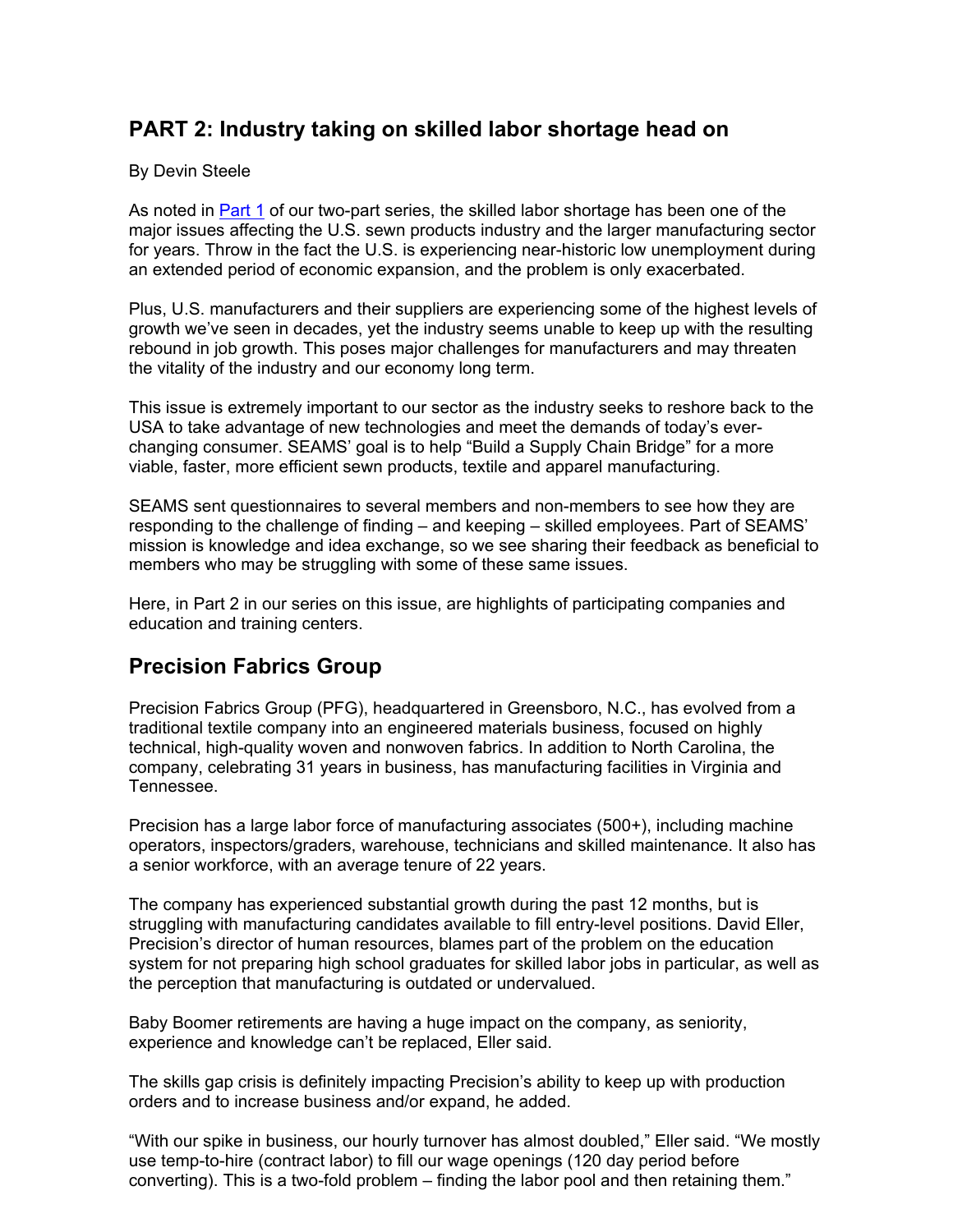Since it uses contract labor (temp-to-hire) to fill manufacturing positions already, Precision has had to increase the number of these vendors it uses, he noted.

Thirty-nine percent of its voluntary terminations were attributed to employees leaving for first-shift opportunities, he added. "When you run multiple shifts as we do, money and benefits can't compete with day-shift opportunities," he said.

To help fill jobs, the company has more than tripled its cash incentive program for employee referrals and increased starting wages for contract labor to almost mirror its entry-level starting pay, Eller pointed out. The company also offers tuition reimbursement and free, onsite medical care, he said.

However, he added: "We are a bit more flexible in hiring requirements but still maintain the ethical and professional standards we hold our current employees to."

Precision utilizes its current workforce in its efforts to recruit talent, Eller said. It offers an updated PFG referral program financial incentive, and partners with local schools and nonprofits for talent options, he added. The company also participates in job fairs, uses social media to announce openings and benefits and hires contract and temp agencies, with "moderate success," he reported.

For retention purposes, the company uses several programs to increase engagement, he added, including such things as food trucks for lunch on all shifts, associate raffles to encourage safety and attendance, gift cards to recognize associations who have gone above and beyond, contests, service anniversary recognition, an enhanced benefits package and more.

Eller pointed out that people leave managers, not companies – that is the No. 1 reason people move on, he said. As such, the company engages in effective communication and associate engagement training for supervisors; generational gap recognition; and harassment training.

Eller listed several good reasons someone should consider a career in manufacturing, including: the use of technology, cutting-edge products; making a difference in your community and state; and working in a team environment. With those tenets in mind, he noted that Precision reaches out to the community to educate them about the benefits of manufacturing during its recruitment efforts.

### **Shuford Yarns LLC**

Shuford Yarns, based in Hickory, N.C., is a technical yarn spinner of a variety of technical fibers used in specific markets. The company offers about 250 jobs mostly in a manufacturing environment, and is about 90 percent at full employment capacity, according to President & CEO Marvin Smith.

With the unemployment rates in its area in the 3 percent to 4 percent range, the company has found it is "very difficult" to recruit associates, he said. "We are improving pay, benefits, bonuses, etc. to attract the talent we need," he said.

"The image of the textile industry has taken a hit over the last 20 years with the announced closings," Smith said. "Most people do not realize that the industry still exists so we have to do a good job in promoting our industry as well as our specific place we fit in the industry."

He added that in the next 10 to 15 years, the company will experience a rather large turnover due to retirements, not only on the production side but among management. "We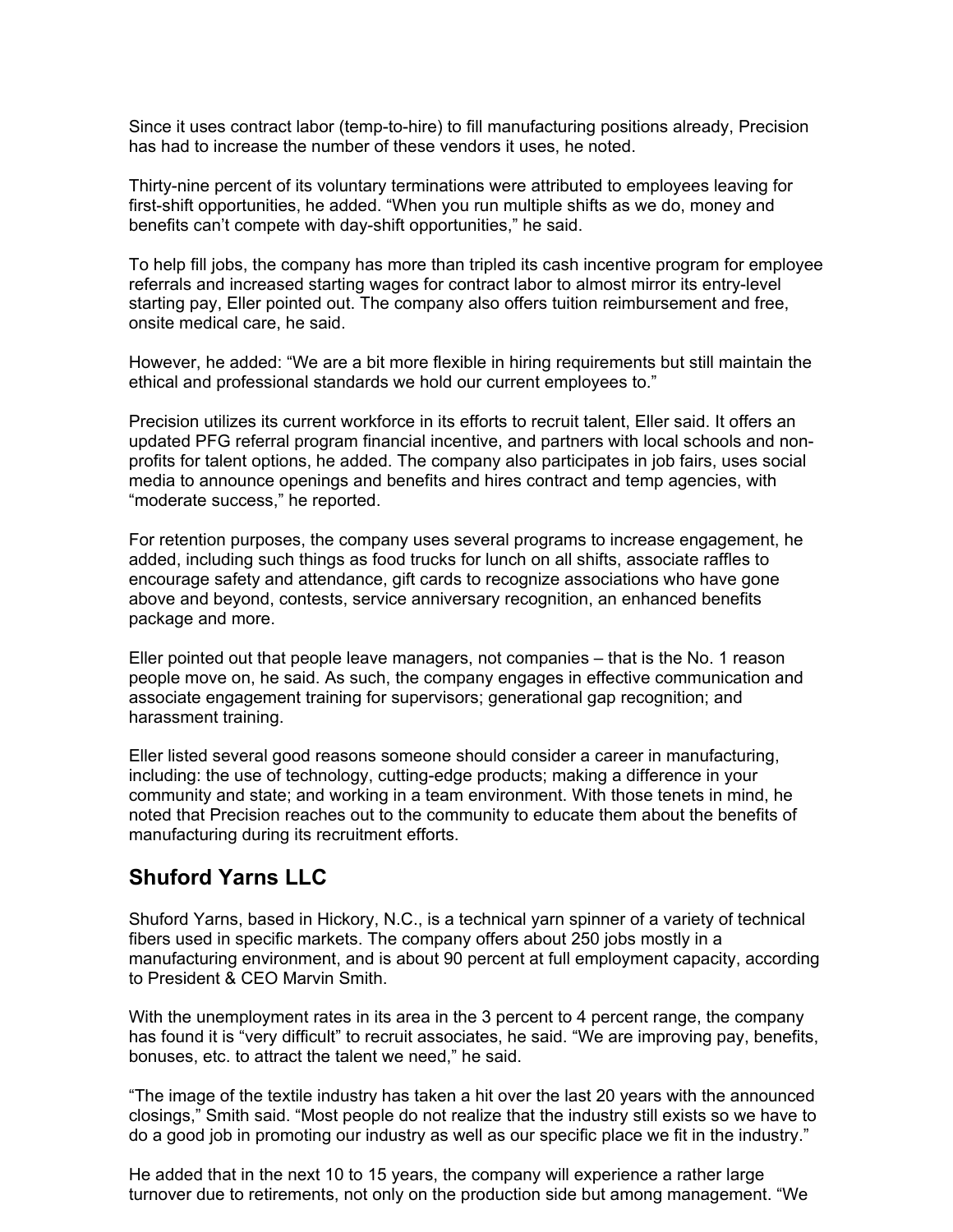have already identified a number of younger people to train for those jobs in management in order to get them the experience they need to lead our company in the future," Smith said.

Despite the difficulty in maintaining full employment levels, Shuford Yarns is keeping up with the demand so far, he added. "We are concerned about the cost of overtime paid in order to meet the demands due to not being able to find enough qualified people."

To help alleviate the skills gap crisis, the company has tapped into "out-of-the-box opportunities," Smith pointed out. For instance, it partners with the county prison system to help those who have come through their system into a workplace environment. The company also provides job training as well as helping them with finding places to live, etc. in order to help them back into a work environment and community.

"This has worked well for us and the associate," he said. "We continue to work with high schools to find those who may not want to further their formal education but want to begin a career right out of school. We also work with the local technical schools to provide training and employment for selected individuals that need and want a job."

Despite the difficulties in finding talent, Shuford Yarns has adhered to its normal hiring requirements and does not believe it should lower its standards, Smith said.

Beyond increased incentives such as wages and benefits, the company has allowed employees the opportunity to feel like they are a big part of a larger picture to meet company goals, he added.

"We operate our production areas with a self-directed team approach where each person has a specific responsibility to participate in the decisions that each team must make during their time at work," Smith said. "We challenge them and allow them to make decisions that help each time to meet their self-imposed goals. We want each associate intimately involved in running our business."

This approach is helps differentiate Shuford Yarns among a number of manufacturers, he pointed out.

"For us specifically, our self-directed team approach to operating a business engages each associate," he said. "It provides a way for them to engage in decisions in running our business from the floor up as opposed from top management down. This builds ownership in the business where they are an integral in the decision making process."

Shuford Yarns continually looks for equipment that would help reduce labor needs, Smith added. "We are investing a lot of dollars in up-fitting some of our equipment," he said. "We are limited in how we can use robots, etc. due to the complexity of the business we have."

The company also trains each employee to have the skills not only to operate its equipment but also the skills that needed to make decisions that affect everyone in the company. They learn technical info that helps them make decisions concerning quality, cost, customer service and more, Smith said. They also learn people skills related to working with teammates in motivating each other to achieve the results the company is looking for.

To increase its Q rating and raise awareness in the community, company personnel participate in numerous endeavors in the community, from providing investment in community-driven entities as well as personal time being engaged in community clubs, etc."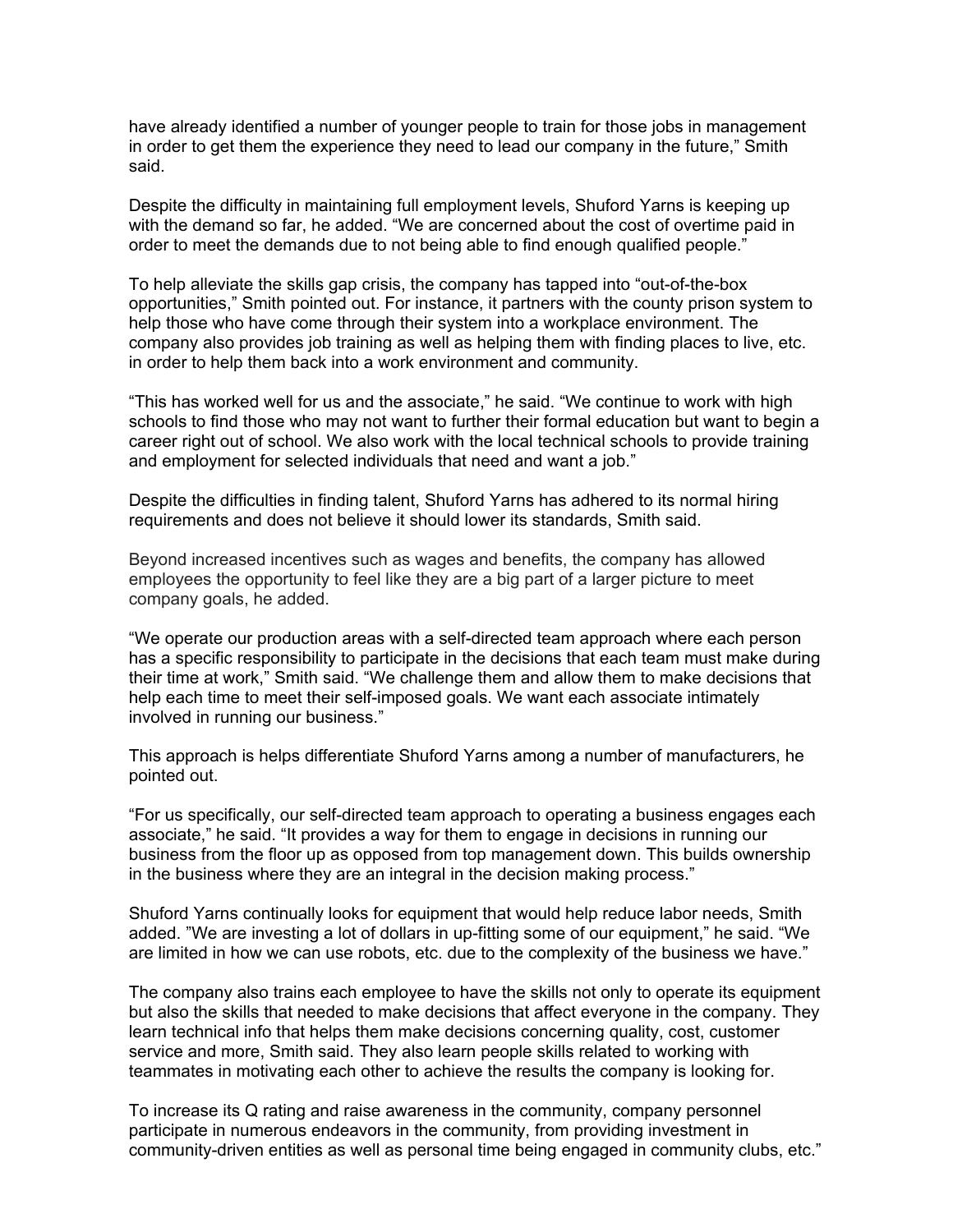# **Textile Technology Center at Gaston College**

As an important resource to the textile and sewn products industries, the Textile Technology Center (TTC) at Gaston College, Belmont, N.C., provides product development, testing and training services to the textile industry. It maintains a technically trained staff with industry experience in extrusion, yarn formation, weaving, dyeing, physical testing, analytical chemistry and microscopy.

"We are creating holes every day as our veteran staff makes plans to retire," said TTC Director Sam Buff, who noted that the center has 93 percent of its workforce positions filled. "Our labor situation is challenging due to a very low unemployment rate and competition for the same talent pool."

Buff cited a number of reasons for the skilled labor shortage, including trade agreements that moved a lot of manufacturing offshore.

"At that time, a lot of talent left the industry, to never return," he said. "For the next decade or so, companies struggled to figure out how to survive. I do not believe that they spent a whole lot of their time recruiting, developing and retaining talent. So, a decade of talent never entered into our industry and companies are now finding themselves without a bench to pull from as they had enjoyed in years past."

Buff, who interacts daily with representatives of companies in our industry, added, "the one thing that keeps me up at night is losing our Baby Boomers. We simply cannot replace their experience in the short amount of time we have in front of us. We have done a poor job of developing young talent."

However, the TTC has not failed to keep serving the industry's needs, he added.

"We have been lucky to this point," he said. "Our loss of knowledge has been manageable but the continued retirement of many key people will certainly have a negative effect if we do not aggressively address the issue."

Using contractors as a solution to losing technical knowledge has worked well for the center, Buff said. The TTC enjoys strong relationships with many retired technical textile professionals and call on them often to help them address complex projects, he noted.

Regarding strategies for talent attraction, the TTC has recruited at N.C. State's Wilson College of Textiles, Gaston College and "good, old-fashioned word of mouth," he pointed out. "We have been successful with all three methods but there's nothing better than a referral from someone you trust."

The center has used its resources at the college through its work/study program, has been aggressive with internships, has hired many military veterans and given countless student tours throughout the years. "I believe they are all successful in their own way," Buff said.

Of the younger set that is often said to place more important goals on intangibles beyond salary and benefits, the TTC has offered its staff flexibility in their schedules, which goes a long way toward maintaining a work/life balance, according to Buff. "This is perhaps the most important benefit to our Millennials," he said. "We also give them many opportunities to lead activities (meetings, tour groups, training, etc.), which were led by more senior staff members in the past."